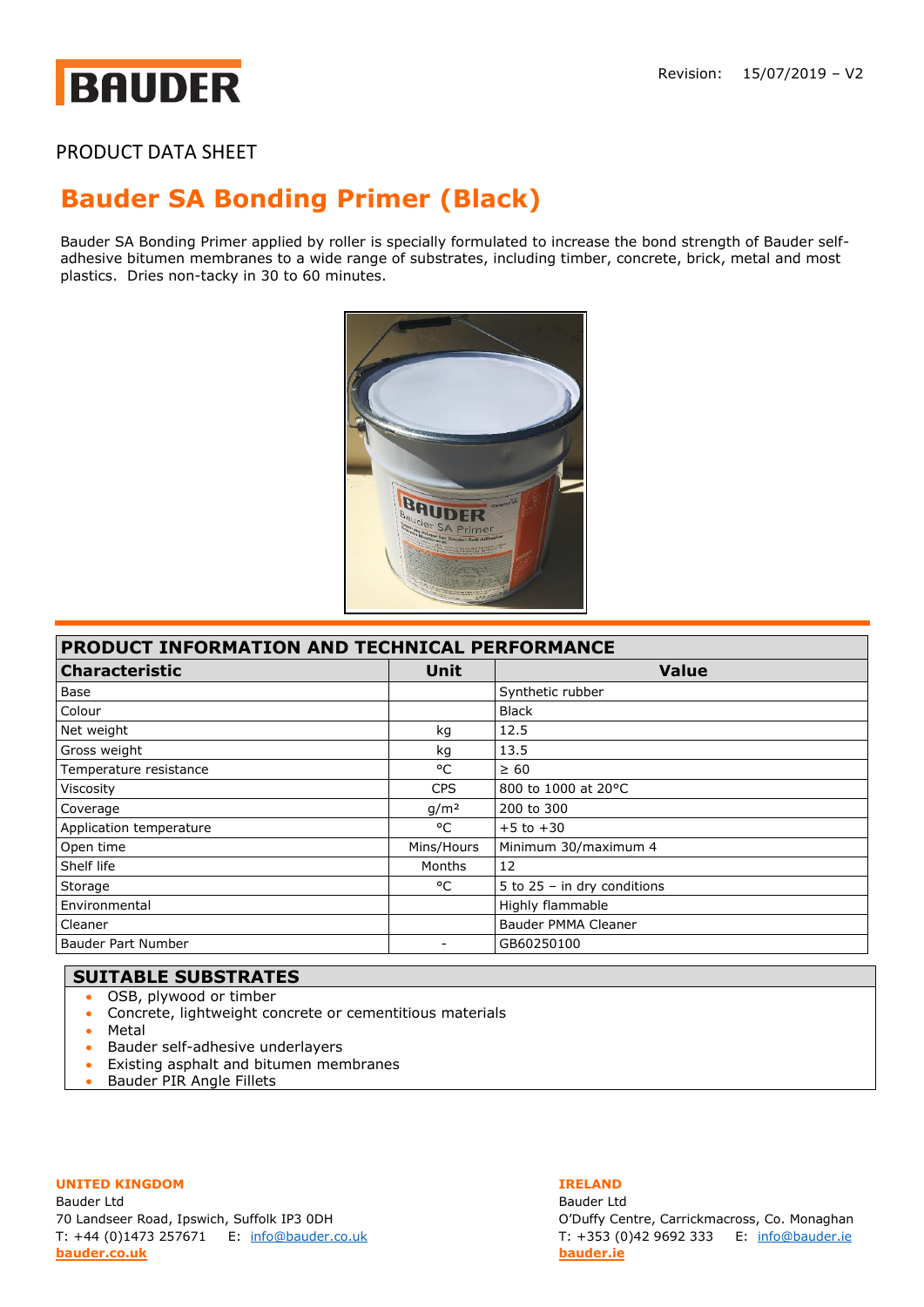## **BAUDER**

### PRODUCT DATA SHEET

#### **NON-SUITABLE SUBSTRATES**

- Mica finished surfaces
- Laminated paper-foil faced insulation
- EPS or XPS insulations
- BauderROCK insulation & Mineral Wool insulation
- BauderGLAS insulation & Cellular Glass insulation

Please contact Bauder Technical Department if you require any further suitabilities confirmed.

#### **CERTIFICATION AND ENVIRONMENTAL INFORMATION**

| International Standards Organisation (ISO) | ISO 9001:2015 Quality Management Certificates EN1271 (UK) and        |
|--------------------------------------------|----------------------------------------------------------------------|
|                                            | 70499/03-15 e (Germany)                                              |
|                                            | ISO 14001:2015 Environmental Management Certificates A10552 (UK) and |
|                                            | 70499/03-15 d (Germany)                                              |
|                                            | ISO 50001: 2011 Energy Management                                    |
|                                            | Certificate 70499/03-15 c (Germany)                                  |
|                                            |                                                                      |

### **INSTALLATION GUIDANCE**

- 1. Surfaces must be clean, dry and free from contamination.
- 2. Ambient application temperature must be between +5 and +30°C.
- 3. Stir thoroughly before use.
- 4. Apply by brush or roller at a rate of 200 to  $500g/m<sup>2</sup>$  depending on substrate porosity.
- 5. Avoid pooling as this will be difficult to spread and will increase drying time.
- 6. Do not continue to spread once 'web effect' occurs.
- 7. A second coat may be required (once the first is dry) on very porous substrates.
- 8. Avoid trafficking after application.
- 9. Do not apply membranes before the primer is thoroughly dry and never within 30 minutes of application.
- 10. Membranes must be applied within 4 hours of primer application, otherwise a second coat will be required.
- 11. Part used containers can be stored for future use, providing they are properly re-sealed.
- 12. Tools can be cleaned using Bauder PMMA cleaner

#### **HEALTH AND SAFETY**

Information regarding handling, storage and disposal of this product can be found on the latest version of the product Safety Data Sheet, which should be consulted before use.

**UNITED KINGDOM IRELAND** Bauder Ltd Bauder Ltd 70 Landseer Road, Ipswich, Suffolk IP3 0DH O'Duffy Centre, Carrickmacross, Co. Monaghan T: +44 (0)1473 257671 E: [info@bauder.co.uk](mailto:info@bauder.co.uk) T: +353 (0)42 9692 333 E: [info@bauder.ie](mailto:info@bauder.ie) **[bauder.co.uk](http://www.bauder.co.uk/) [bauder.ie](http://www.bauder.ie/)**